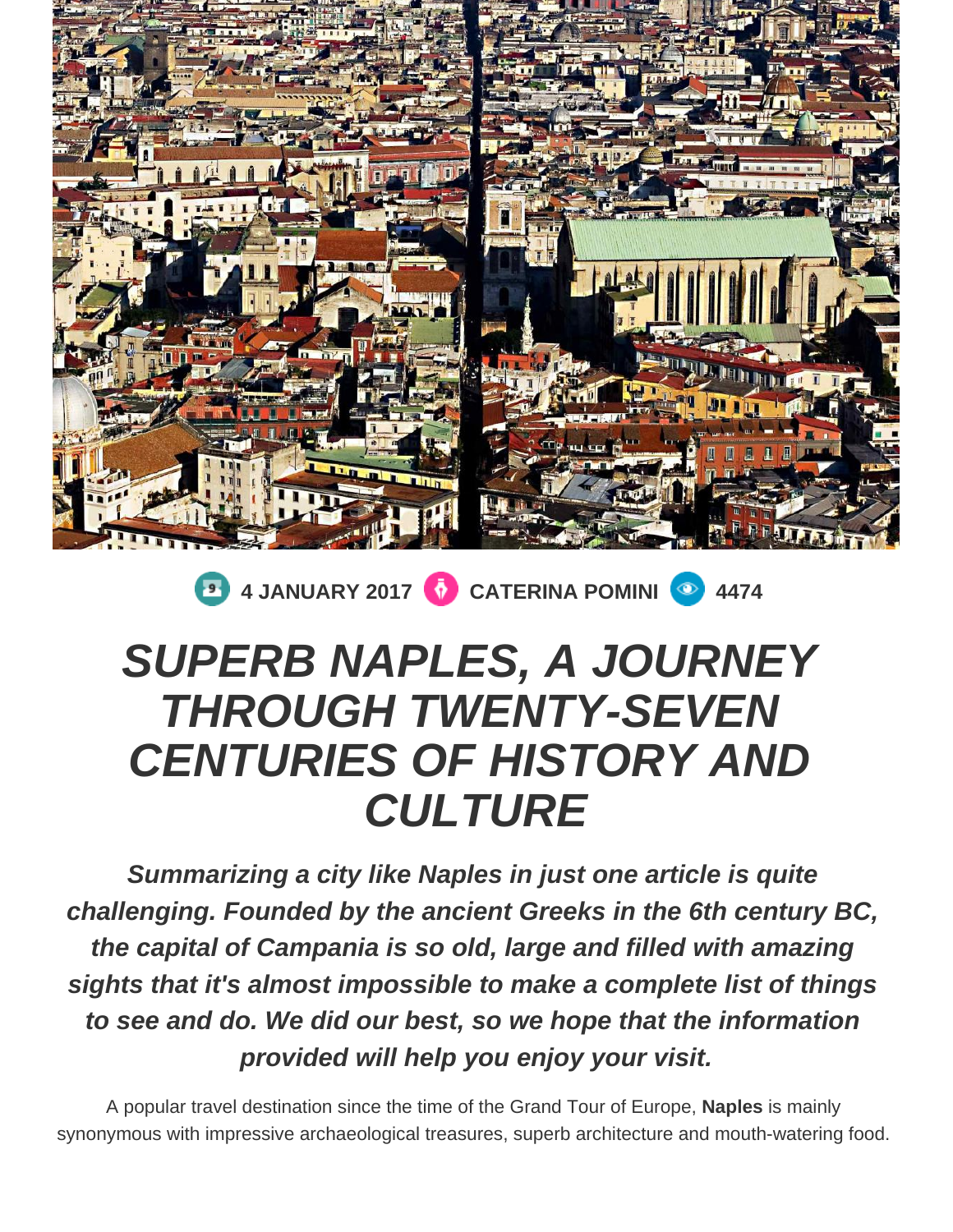Anarchic but breathtaking, Italy's third-largest city boasts a historic centre that is studded with Medieval, Baroque and Renaissance buildings and was declared a **UNESCO World Heritage Site** in 1995. Furthermore, the capital of Campania is home to one of the oldest universities in the world ( **University of Naples – Federico II**), the artistic tradition of **Capodimonte porcelain** and numerous theatres where – during the Late Baroque period – opera seria and opera buffa had their origins. Certainly, at first glance, this city can look shabby and neglected; but if you look beyond the veneer, you will discover a place of unexpected charm and beauty.

## **A (very) brief history of Naples**

Prior to becoming a Roman colony (326 BC), Naples had been a Greek settlement. According to legend, **Greek sailors from Rhodes** first established a small commercial port on the former island of Megaride, where **Castel dell'Ovo** now stands. In the 6th century BC, the new urban zone of Neápolis (meaning "new city" in Ancient Greek) was founded on the plain, eventually becoming one of the most important cities of Magna Graecia. In **Roman times**, the city expanded and many emperors such as Claudius and Tiberius holidayed near Naples. Following the decline of the **Western Roman Empire** (AD 476), the city passed into barbarian hands and later became an independent duchy that lasted more than five centuries. In 1139, **Duke Sergius VII** was forced to surrender to **Roger II of Sicily** and Naples came under **Norman control**. The Kingdom of Sicily went to the **Hohenstaufens** and later to the **Angevins**; **Charles of Anjou** moved the capital from **Palermo** to Naples and the Kingdom was divided into two: the **Kingdom of Naples** and the **Aragonese Kingdom of Sicily**. In 1443, **Alfonso of Aragon** took control of the city and – except for a brief period of French occupation – Naples continued to be a dependency of Aragon until 1501. Two years later, following the **Battle of Garigliano**, the city became part of the **Spanish Empire** and basically remained so until the early 18th century. After the **War of the Spanish Succession**, Naples passed to the **Austrian Habsburgs** who ruled over the city until 1734; in the same year, **Charles of Bourbon** conquered Naples and Sicily and the two kingdoms were finally unified under a single king. Except for two brief periods in 1799 and in 1806-15, the **Kingdom of the Two Sicilies** remained under the Bourbon line until 1861, when both Naples and Sicily became part of the **Kingdom of Italy**. Naples was Italy's most-bombed city during World War II; the symbol of its rebirth was the reconstruction of the wonderful **Church of Santa Chiara** in the second half of the 20th century.

## **Naples' top attractions**

As previously said, the historic centre of Naples is dotted with architectural jewels, just consider that the city has more than 400 historical churches! Should you like to visit some of them but you don't know where to start, here is a list of religious structures that are well worth visiting:

- **Naples' Cathedral** (or Cattedrale di Santa Maria Assunta) built on the foundations of two Early Christian basilicas.
- **Complesso Monumentale di Santa Chiara**, commissioned by Robert of Anjou for his wife Sancha of Majorca and originally built in Provençal Gothic style.

- **Chiesa di San Domenico Maggiore**, the royal church of the Angevins.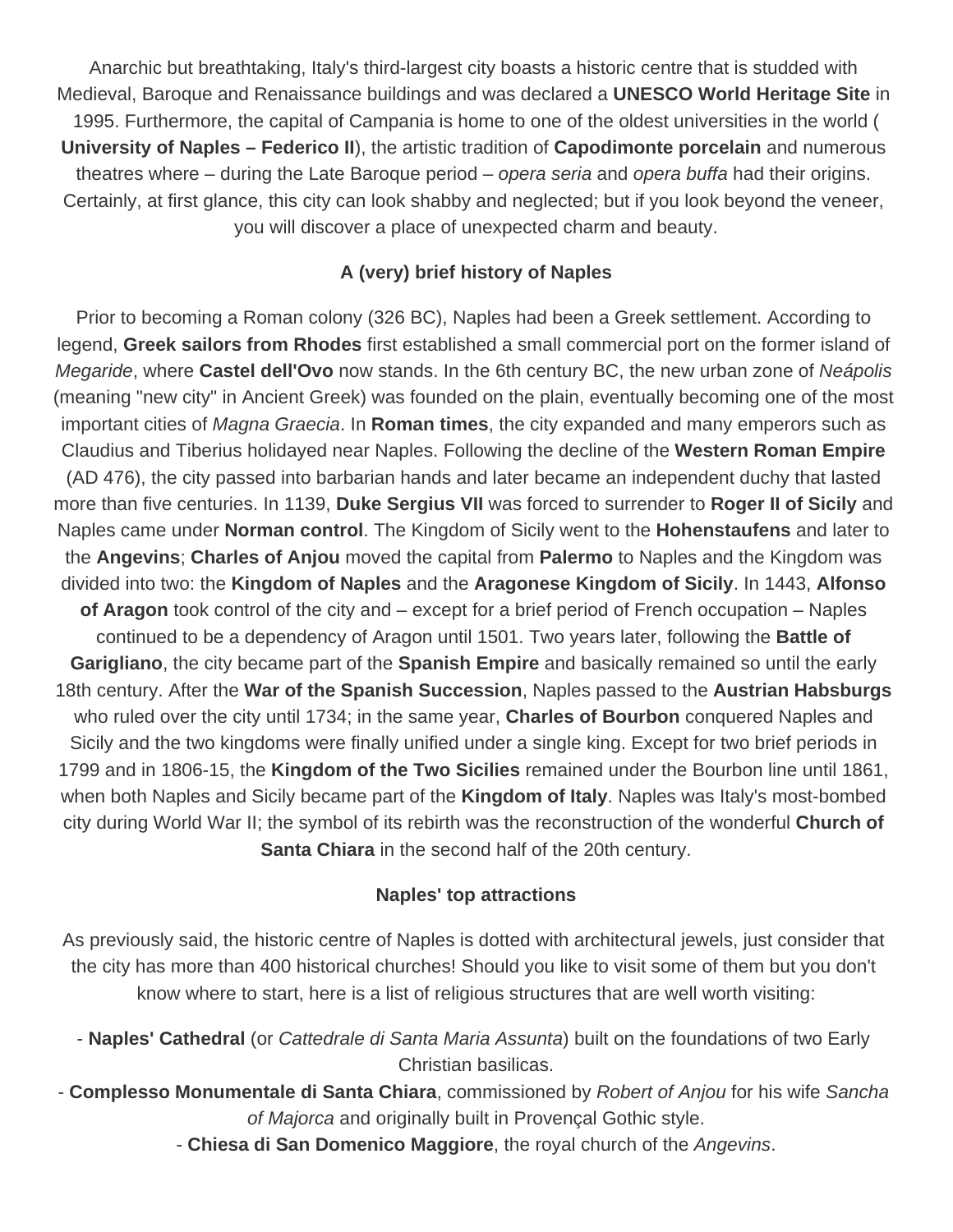- Chiesa del Gesù Nuovo , a 15th-century palace converted into a Baroque church.

- Complesso Monumentale di San Lorenzo Maggiore , legend has it that this was the place where Giovanni Boccaccio – born in [Certaldo, Tuscany](http://www.spellbindingitaly.com/en/article/39-a-mini-tour-of-tuscany-volterra-san-gimignano-and-certaldo) – met his beloved Fiammetta.

- Chiesa di Santa Maria del Carmine , its 75-metre campanile is the tallest in Naples and can be admired even amidst taller buildings.

Complesso Monumentale dei Girolamini , this 16th-century complex is home to some Baroque delights and boasts the second oldest library in Italy.

- Basilica di San Francesco di Paola, reminiscent of the Pantheon in [Rome](https://www.ciaoflorence.it/en/search-results?location=rome), it was commissioned by Ferdinand I to celebrate the restoration of his kingdom after the fall of Napoleon.

- Chiesa di San Giovanni a Carbonara , its groundbreaking took place in 1339; the current façade and scenographic staircase were built at the beginning of the 18th century.

- Chiesa di Sant'Anna dei Lombardi , this ancient church is a testament to the close relationship that once existed between the Aragonese and the Medici dynasty.

- Chiesa di San Pietro a Majella , one of the most important examples of Angevin architecture in Naples.

- Basilica dell'Incoronata Madre del Buon Consiglio , designed by Vincenzo Vecchio, this 20thcentury church is a reproduction of St Peter's in [Vatican City](http://www.spellbindingitaly.com/en/article/12-vatican-city-the-worlds-smallest-kingdom).

## Castles, palaces and other buildings

The impressive Piazza del Plebiscito  $-$  the main city square – houses the Royal Palace, one of the four residences of the Bourbon Kings. Nearby is the Teatro di San Carlo , the operatic centre of the city as well as Europe's oldest working opera house. Naples is also very well known for its castles, such as the Maschio Angioino (or Castel Nuovo) built in the time of Charles of Anjou. Other fortifications of interest are Castel dell'Ovo (the oldest in Naples) and Castel Sant'Elmo (originally a church but converted into a castle in the 14th century by Robert of Anjou). Maybe few people know that the city is also home to several buildings inspired by the Gothic Revival (e.g., Castello Aselmeyer ) due to the influence that this architectural movement had on Lamont Young , very active in Naples between the 19th and 20th centuries. The early years of the 20th century also saw the development of a local variant of Art Nouveau architecture known as "Liberty napoletano".

Museums, parks and other places of interest

You can't go to Naples without visiting the National Archaeological Museum featuring one of the world's finest collections of Graeco-Roman artefacts. Established by Charles VII in the late 18th century, it displays many of the treasures unearthed at Cumae, Stabiae and Herculaneum , as well as an astonishing collection of mosaics, mostly from [Pompeii.](https://www.ciaoflorence.it/en/page/32) Another unmissable museum is the Museo Nazionale di Capodimonte featuring works by Michelangelo , Raphael , Titian , Masaccio and Caravaggio plus a valuable collection of furniture, porcelain and majolica from the residences of the Royal House of Bourbon-Two Sicilies. Lastly (we could actually write another hundred pages and never say everything...) the capital of Campania has many public green spaces, such as Villa Comunale (also known as Passeggio Reale meaning "Royal Walkway"), the Bosco di Capodimonte